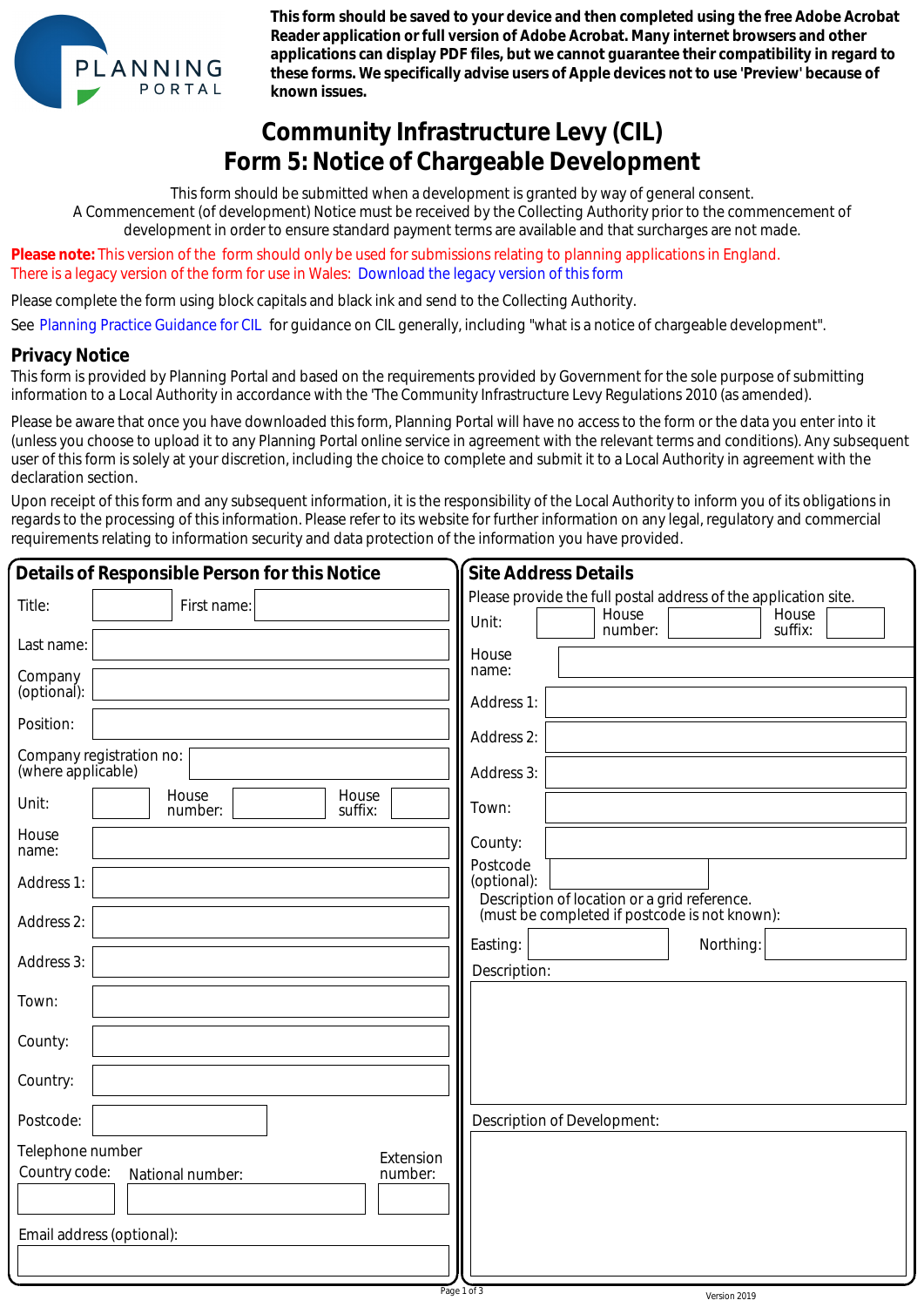| <b>Supporting Information</b>                                                                                                                                                                                                                                                                                                                                                                                                                                                                                                                                                                                                                                                                                                                                                                                                                                                                                                                                                                                                                                         |                                                                                                                                 |
|-----------------------------------------------------------------------------------------------------------------------------------------------------------------------------------------------------------------------------------------------------------------------------------------------------------------------------------------------------------------------------------------------------------------------------------------------------------------------------------------------------------------------------------------------------------------------------------------------------------------------------------------------------------------------------------------------------------------------------------------------------------------------------------------------------------------------------------------------------------------------------------------------------------------------------------------------------------------------------------------------------------------------------------------------------------------------|---------------------------------------------------------------------------------------------------------------------------------|
| Has a building, or a part of a building, on the site been in lawful use for a<br>continuous period of at least 6 months within the past 36 months?                                                                                                                                                                                                                                                                                                                                                                                                                                                                                                                                                                                                                                                                                                                                                                                                                                                                                                                    | No<br>Yes                                                                                                                       |
| If Yes, please state how much gross internal floorspace you propose to<br>demolish (square metres):                                                                                                                                                                                                                                                                                                                                                                                                                                                                                                                                                                                                                                                                                                                                                                                                                                                                                                                                                                   |                                                                                                                                 |
| Or change of use (square metres):                                                                                                                                                                                                                                                                                                                                                                                                                                                                                                                                                                                                                                                                                                                                                                                                                                                                                                                                                                                                                                     |                                                                                                                                 |
| Please set out the intended use of the chargeable development and the intended floorspace of each use                                                                                                                                                                                                                                                                                                                                                                                                                                                                                                                                                                                                                                                                                                                                                                                                                                                                                                                                                                 |                                                                                                                                 |
| Intended Use (please detail each use proposed)                                                                                                                                                                                                                                                                                                                                                                                                                                                                                                                                                                                                                                                                                                                                                                                                                                                                                                                                                                                                                        | Gross internal new build floorspace of each intended use (sq m)                                                                 |
|                                                                                                                                                                                                                                                                                                                                                                                                                                                                                                                                                                                                                                                                                                                                                                                                                                                                                                                                                                                                                                                                       |                                                                                                                                 |
|                                                                                                                                                                                                                                                                                                                                                                                                                                                                                                                                                                                                                                                                                                                                                                                                                                                                                                                                                                                                                                                                       |                                                                                                                                 |
|                                                                                                                                                                                                                                                                                                                                                                                                                                                                                                                                                                                                                                                                                                                                                                                                                                                                                                                                                                                                                                                                       |                                                                                                                                 |
|                                                                                                                                                                                                                                                                                                                                                                                                                                                                                                                                                                                                                                                                                                                                                                                                                                                                                                                                                                                                                                                                       |                                                                                                                                 |
| <b>Checklist</b><br>This completed form should be accompanied by:                                                                                                                                                                                                                                                                                                                                                                                                                                                                                                                                                                                                                                                                                                                                                                                                                                                                                                                                                                                                     |                                                                                                                                 |
| a) A plan which identifies the relevant land, buildings in<br>use on that land and any of those buildings which are to<br>be demolished;                                                                                                                                                                                                                                                                                                                                                                                                                                                                                                                                                                                                                                                                                                                                                                                                                                                                                                                              | b) Photographic evidence of buildings in use on the<br>relevant land;<br>c) A plan which identifies the chargeable development; |
| Your local authority may request any other plans, drawings and information necessary to describe any buildings in use on the relevant<br>land and the chargeable development. Any plans or drawings required must be drawn to an identified scale and, in the case of plans, shall<br>show the direction of North.                                                                                                                                                                                                                                                                                                                                                                                                                                                                                                                                                                                                                                                                                                                                                    |                                                                                                                                 |
| Declaration - Notice of Chargeable Development - Landowner                                                                                                                                                                                                                                                                                                                                                                                                                                                                                                                                                                                                                                                                                                                                                                                                                                                                                                                                                                                                            |                                                                                                                                 |
| I/we confirm that the information above is correct to the best of my/our knowledge, and I/we am/are aware of the consequences of<br>providing incorrect information, including regarding the demolition or change of use of buildings. I/we confirm I/we have assumed<br>liability through the relevant section of this form and that, if not, I/we will submit an assumption of liability notice. I/we understand that I/<br>we must submit a commencement notice in order to secure the 60 day payment window or such time as the charging authority has<br>allowed in its current payment instalments policy, as per the requirements of the Community Infrastructure Levy Regulations (2010) as<br>amended. I/we undertake to notify the collecting authority in writing of any changes to the information on this notice, prior to this<br>development commencing. I/we understand any communication and actions by the collecting authority to pursue me/us for the<br>assumed liability will be copied to the site land owners (as defined in CIL regulations) |                                                                                                                                 |
| Name - Landowner:                                                                                                                                                                                                                                                                                                                                                                                                                                                                                                                                                                                                                                                                                                                                                                                                                                                                                                                                                                                                                                                     | Date (DD/MM/YYYY):                                                                                                              |
| It is an offence for a person to knowingly or recklessly supply information which is false or misleading in a material respect to a charging or<br>collecting authority in response to a requirement under the Community Infrastructure Levy Regulations (2010) as amended (regulation<br>110, SI 2010/948). A person guilty of an offence under this regulation may face unlimited fines, two years imprisonment, or both.                                                                                                                                                                                                                                                                                                                                                                                                                                                                                                                                                                                                                                           |                                                                                                                                 |